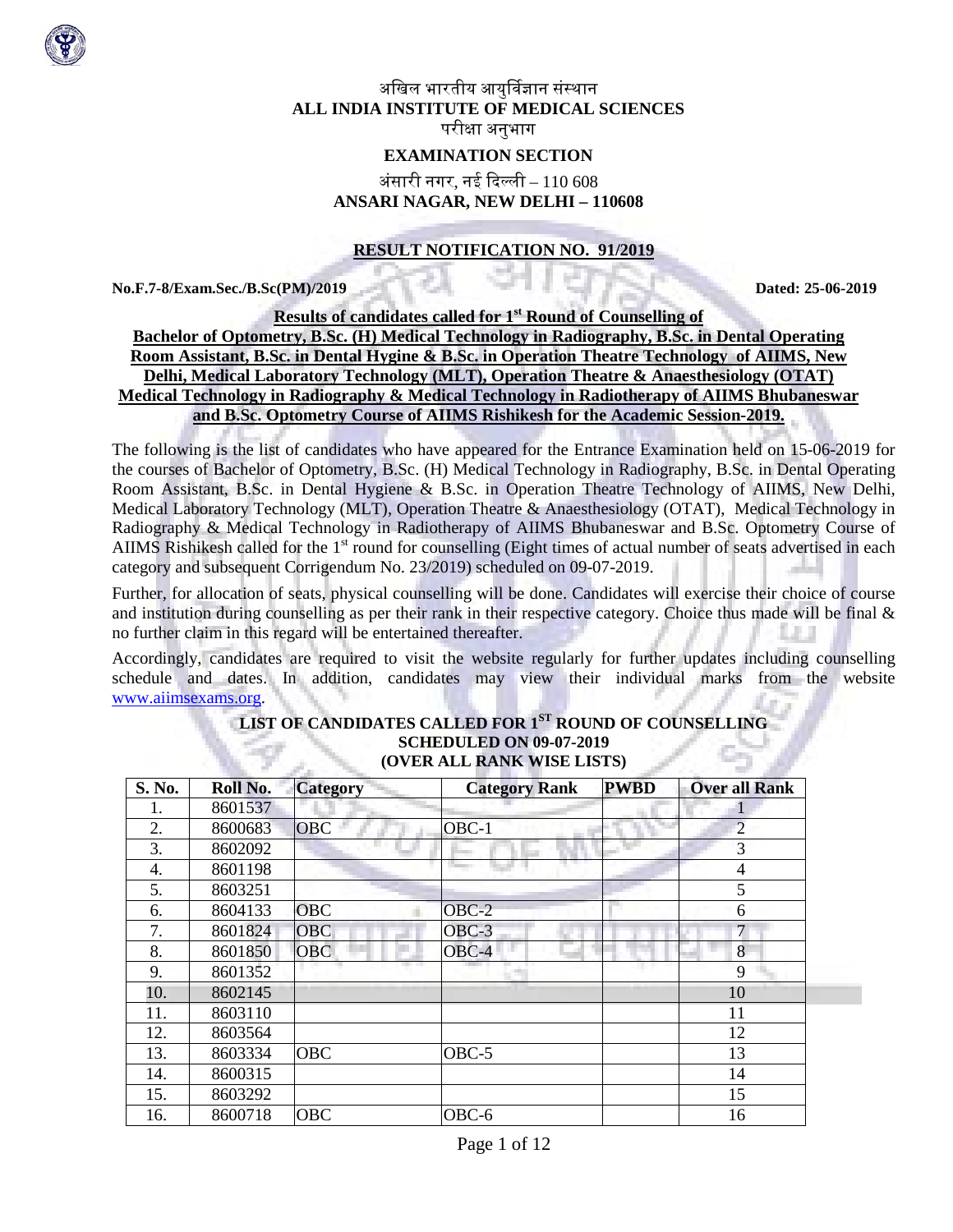

| S. No. | Roll No. | Category   | <b>Category Rank</b> | <b>PWBD</b> | <b>Over all Rank</b> |  |
|--------|----------|------------|----------------------|-------------|----------------------|--|
| 17.    | 8601858  |            |                      |             | 17                   |  |
| 18.    | 8604549  |            |                      |             | 18                   |  |
| 19.    | 8601122  | OBC        | OBC-7                |             | 19                   |  |
| 20.    | 8604511  |            |                      |             | 20                   |  |
| 21.    | 8604024  |            |                      |             | 21                   |  |
| 22.    | 8603277  | <b>OBC</b> | $OBC-8$              |             | 22                   |  |
| 23.    | 8602705  |            |                      |             | 23                   |  |
| 24.    | 8604607  |            |                      |             | 24                   |  |
| 25.    | 8604074  | OBC        | OBC-9                |             | 25                   |  |
| 26.    | 8602763  |            |                      |             | 26                   |  |
| 27.    | 8602426  | OBC        | $OBC-10$             |             | 27                   |  |
| 28.    | 8600627  |            |                      |             | 28                   |  |
| 29.    | 8601819  | <b>OBC</b> | <b>OBC-11</b>        |             | 29                   |  |
| 30.    | 8603720  |            |                      |             | 30                   |  |
| 31.    | 8601579  | <b>OBC</b> | <b>OBC-12</b>        |             | 31                   |  |
| 32.    | 8603055  | OBC        | $OBC-13$             |             | 32                   |  |
| 33.    | 8600368  |            |                      |             | 33                   |  |
| 34.    | 8604588  |            |                      |             | 34                   |  |
| 35.    | 8604068  | OBC        | $OBC-14$             |             | 35                   |  |
| 36.    | 8601070  | <b>OBC</b> | $OBC-15$             |             | 36                   |  |
| 37.    | 8601732  |            |                      |             | 37                   |  |
| 38.    | 8603536  | OBC        | $OBC-16$             |             | 38                   |  |
| 39.    | 8600364  |            |                      |             | 39                   |  |
| 40.    | 8601586  | OBC        | <b>OBC-17</b>        |             | 40                   |  |
| 41.    | 8602068  | <b>OBC</b> | <b>OBC-18</b>        |             | 41<br>m.             |  |
| 42.    | 8601033  | OBC        | <b>OBC-19</b>        |             | 42                   |  |
| 43.    | 8601347  |            |                      |             | 43                   |  |
| 44.    | 8603972  |            |                      |             | 44                   |  |
| 45.    | 8604360  | <b>OBC</b> | <b>OBC-20</b>        |             | 45                   |  |
| 46.    | 8601803  | <b>OBC</b> | $OBC-21$             | ۳           | 46                   |  |
| 47.    | 8604264  |            |                      |             | 47                   |  |
| 48.    | 8600465  |            |                      |             | 48                   |  |
| 49.    | 8603794  |            |                      |             | 49                   |  |
| 50.    | 8602169  |            |                      |             | 50                   |  |
| 51.    | 8601649  |            |                      |             | 51                   |  |
| 52.    | 8603436  |            |                      |             | 52                   |  |
| 53.    | 8601802  |            |                      |             | 53                   |  |
| 54.    | 8601192  | <b>OBC</b> | <b>OBC-22</b>        |             | 54                   |  |
| 55.    | 8602505  |            |                      |             | 55                   |  |
| 56.    | 8601409  | OBC        | <b>OBC-23</b>        |             | 56                   |  |
| 57.    | 8601031  | OBC        | <b>OBC-24</b>        |             | 57                   |  |
| 58.    | 8600730  | <b>OBC</b> | <b>OBC-25</b>        |             | 58                   |  |
| 59.    | 8603346  |            |                      |             | 59                   |  |
| 60.    | 8600685  | OBC        | <b>OBC-26</b>        |             | 60                   |  |
| 61.    | 8603940  |            |                      |             | 61                   |  |
| 62.    | 8602952  | OBC        | <b>OBC-27</b>        |             | 62                   |  |
| 63.    | 8600958  | OBC        | <b>OBC-28</b>        |             | 63                   |  |
| 64.    | 8601363  |            |                      |             | 64                   |  |
| 65.    | 8603598  | <b>OBC</b> | OBC-29               |             | 65                   |  |
| 66.    | 8602205  |            |                      |             | 66                   |  |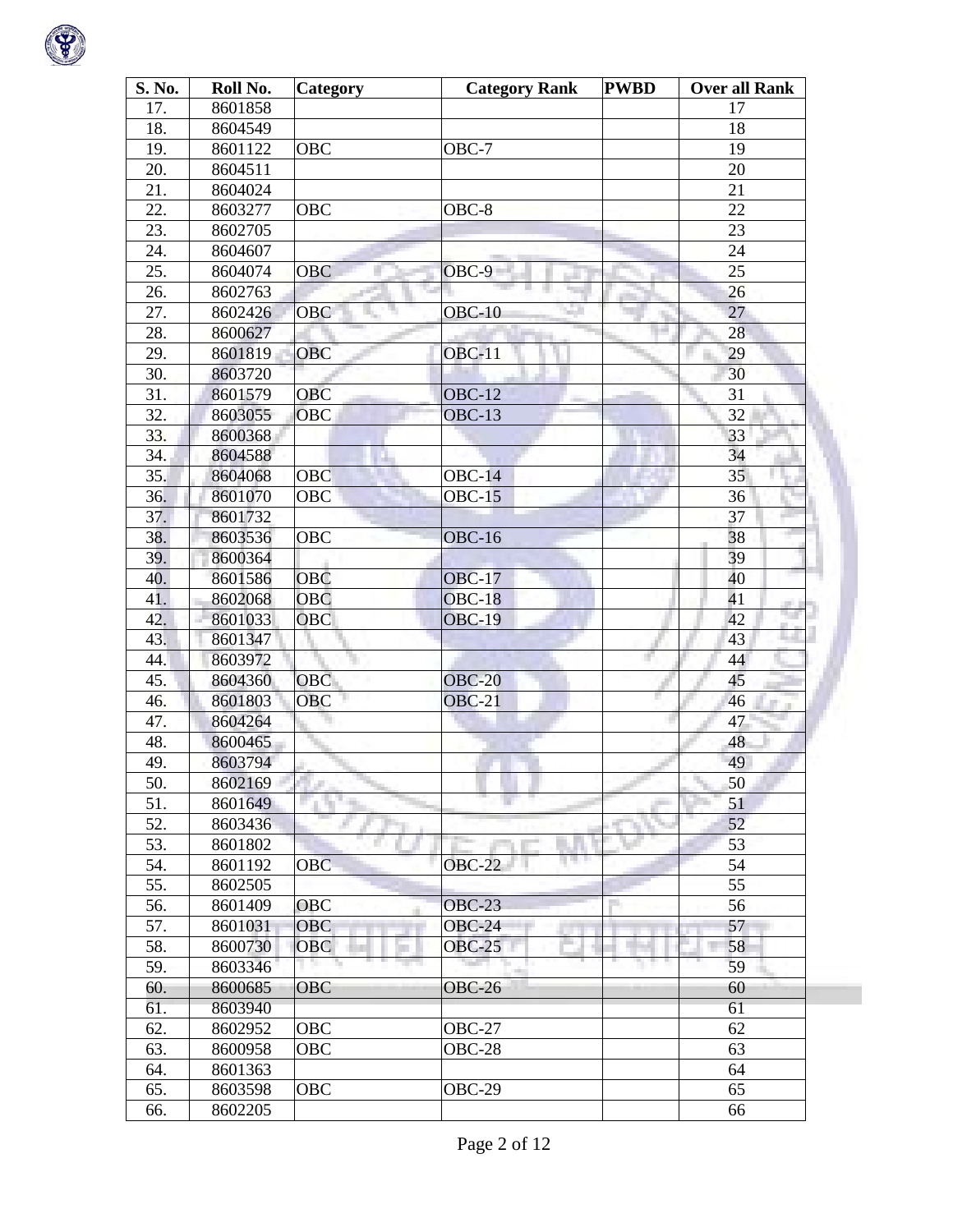

| S. No. | Roll No. | Category   | <b>Category Rank</b> | <b>PWBD</b> | <b>Over all Rank</b> |
|--------|----------|------------|----------------------|-------------|----------------------|
| 67.    | 8601954  | OBC        | <b>OBC-30</b>        |             | 67                   |
| 68.    | 8602023  |            |                      |             | 68                   |
| 69.    | 8601374  |            |                      |             | 69                   |
| 70.    | 8604441  |            |                      |             | 70                   |
| 71.    | 8601300  | <b>OBC</b> | OBC-31               |             | 71                   |
| 72.    | 8602232  |            |                      |             | 72                   |
| 73.    | 8601010  | OBC        | <b>OBC-32</b>        |             | 73                   |
| 74.    | 8600976  |            |                      |             | 74                   |
| 75.    | 8603448  |            |                      |             | 75                   |
| 76.    | 8603193  |            |                      |             | 76                   |
| 77.    | 8600599  | OBC        | <b>OBC-33</b>        |             | 77                   |
| 78.    | 8604408  | <b>OBC</b> | <b>OBC-34</b>        |             | 78                   |
| 79.    | 8602945  | <b>OBC</b> | <b>OBC-35</b>        |             | 79                   |
| 80.    | 8603799  | <b>OBC</b> | <b>OBC-36</b>        |             | 80                   |
| 81.    | 8603983  | <b>OBC</b> | <b>OBC-37</b>        |             | 81                   |
| 82.    | 8602306  |            |                      |             | 82                   |
| 83.    | 8603968  | <b>OBC</b> | <b>OBC-38</b>        |             | 83                   |
| 84.    | 8602362  | <b>OBC</b> | <b>OBC-39</b>        |             | 84                   |
| 85.    | 8602496  |            |                      |             | 85                   |
| 86.    | 8604019  |            |                      |             | 86                   |
| 87.    | 8603005  | <b>OBC</b> | <b>OBC-40</b>        |             | 87                   |
| 88.    | 8602951  | <b>OBC</b> | OBC-41               |             | 88                   |
| 89.    | 8602354  | <b>OBC</b> | <b>OBC-42</b>        |             | 89                   |
| 90.    | 8602095  | <b>OBC</b> | <b>OBC-43</b>        |             | 90                   |
| 91.    | 8603957  | OBC        | <b>OBC-44</b>        |             | 91<br>an i           |
| 92.    | 8602576  | <b>OBC</b> | <b>OBC-45</b>        |             | n.<br>92             |
| 93.    | 8602321  |            |                      |             | 93                   |
| 94.    | 8604059  |            |                      |             | 94                   |
| 95.    | 8602006  |            |                      |             | 95                   |
| 96.    | 8602847  |            |                      |             | 96                   |
| 97.    | 8602852  | <b>OBC</b> | <b>OBC-46</b>        |             | 97                   |
| 98.    | 8603217  |            |                      |             | 98                   |
| 99.    | 8604291  |            |                      |             | 99                   |
| 100.   | 8603447  | <b>OBC</b> | <b>OBC-47</b>        |             | 100                  |
| 101.   | 8601892  |            |                      |             | 101                  |
| 102.   | 8604127  | <b>OBC</b> | <b>OBC-48</b>        |             | 102                  |
| 103.   | 8603198  | <b>OBC</b> | <b>OBC-49</b>        |             | 103                  |
| 104.   | 8601357  | <b>OBC</b> | <b>OBC-50</b>        |             | 104                  |
| 105.   | 8602319  | <b>OBC</b> | OBC-51               |             | 105                  |
| 106.   | 8603879  | OBC        | <b>OBC-52</b>        |             | 106                  |
| 107.   | 8604051  |            |                      |             | 107                  |
| 108.   | 8603393  | <b>OBC</b> | <b>OBC-53</b>        |             | 108                  |
| 109.   | 8600626  | OBC        | <b>OBC-54</b>        |             | 109                  |
| 110.   | 8604522  | OBC        | <b>OBC-55</b>        |             | 110                  |
| 111.   | 8601951  | OBC        | OBC-56               |             | 111                  |
| 112.   | 8602431  |            |                      |             | 112                  |
| 113.   | 8601798  | <b>OBC</b> | OBC-57               |             | 113                  |
| 114.   | 8601306  |            |                      |             | 114                  |
| 115.   | 8601885  |            |                      |             | 115                  |
| 116.   | 8600769  |            |                      |             | 116                  |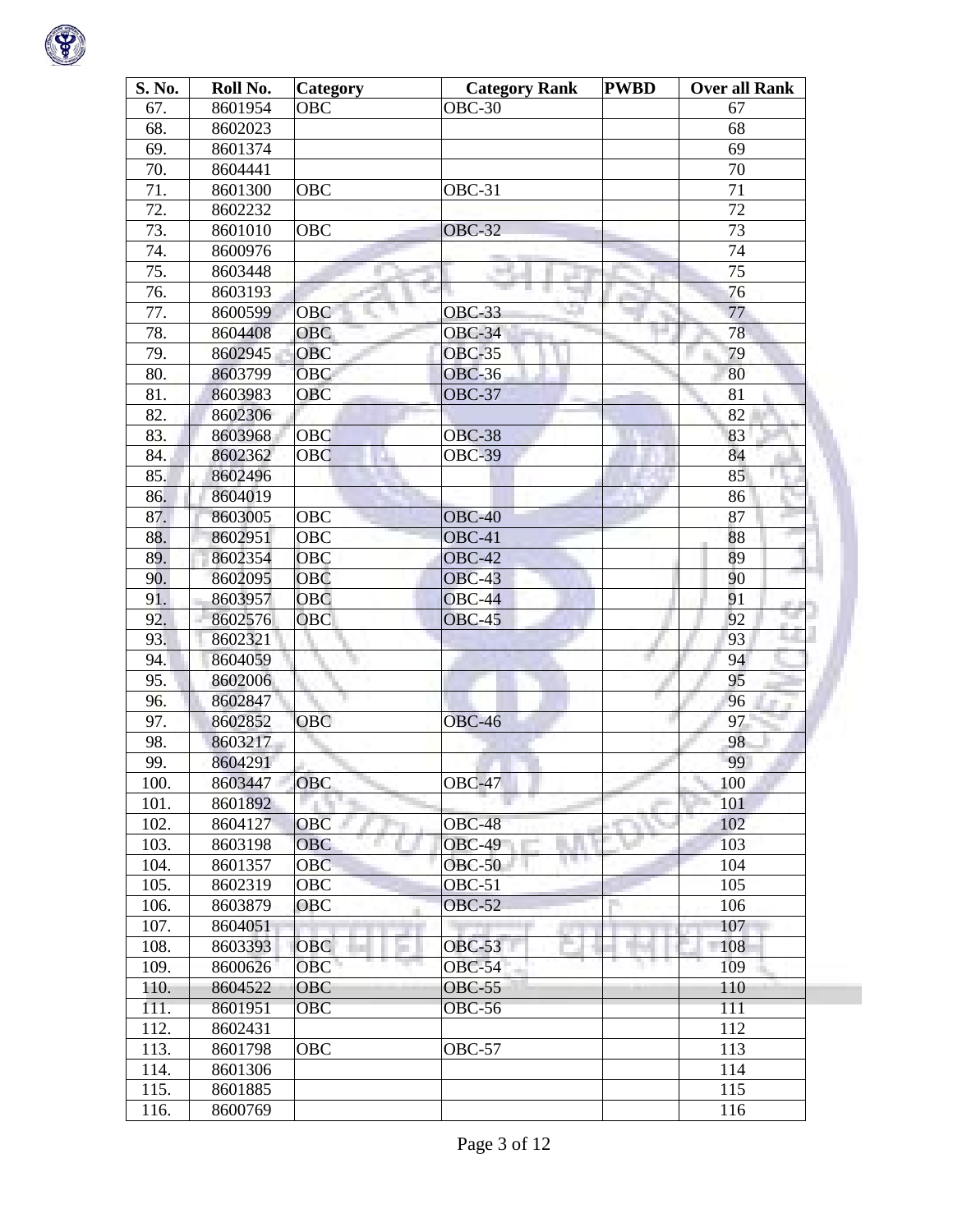

| S. No. | Roll No. | <b>Category</b> | <b>Category Rank</b> | <b>PWBD</b> | <b>Over all Rank</b> |
|--------|----------|-----------------|----------------------|-------------|----------------------|
| 117.   | 8601758  | OBC             | <b>OBC-58</b>        |             | 117                  |
| 118.   | 8602568  |                 |                      |             | 118                  |
| 119.   | 8600766  | OBC             | <b>OBC-59</b>        |             | 119                  |
| 120.   | 8604524  |                 |                      |             | 120                  |
| 121.   | 8602899  | OBC             | OBC-60               |             | 121                  |
| 122.   | 8601917  | OBC             | $OBC-61$             |             | 122                  |
| 123.   | 8604213  | <b>OBC</b>      | <b>OBC-62</b>        |             | 123                  |
| 124.   | 8602391  | OBC             | <b>OBC-63</b>        |             | 124                  |
| 125.   | 8601957  |                 |                      |             | 125                  |
| 126.   | 8604643  | <b>OBC</b>      | OBC-64               |             | 126                  |
| 127.   | 8603960  |                 |                      |             | 127                  |
| 128.   | 8601883  |                 |                      |             | 128                  |
| 129.   | 8602265  | OBC             | <b>OBC-65</b>        |             | 129                  |
| 130.   | 8601076  | OBC             | <b>OBC-66</b>        |             | 130                  |
| 131.   | 8604192  | <b>OBC</b>      | <b>OBC-67</b>        |             | 131                  |
| 132.   | 8604146  | OBC             | <b>OBC-68</b>        |             | 132                  |
| 133.   | 8602217  |                 |                      |             | 133                  |
| 134.   | 8601157  | OBC             | <b>OBC-69</b>        |             | 134                  |
| 135.   | 8603723  | OBC             | <b>OBC-70</b>        |             | 135                  |
| 136.   | 8602617  | <b>OBC</b>      | <b>OBC-71</b>        |             | 136                  |
| 137.   | 8602707  |                 |                      |             | 137                  |
| 138.   | 8603909  | <b>OBC</b>      | <b>OBC-72</b>        |             | 138                  |
| 139.   | 8601934  | <b>OBC</b>      | <b>OBC-73</b>        |             | 139                  |
| 140.   | 8604136  |                 |                      |             | 140                  |
| 141.   | 8604289  | <b>OBC</b>      | <b>OBC-74</b>        |             | 141<br>m.            |
| 142.   | 8603958  |                 |                      |             | 142                  |
| 143.   | 8602231  | <b>OBC</b>      | <b>OBC-75</b>        |             | 143                  |
| 144.   | 8603488  | SC              | $SC-1$               |             | 144                  |
| 145.   | 8604179  | OBC             | <b>OBC-76</b>        |             | 145                  |
| 146.   | 8600850  | <b>OBC</b>      | <b>OBC-77</b>        |             | 146                  |
| 147.   | 8604405  | OBC             | <b>OBC-78</b>        |             | 147                  |
| 148.   | 8604204  |                 |                      |             | 148                  |
| 149.   | 8600352  |                 |                      |             | 149                  |
| 150.   | 8603605  | OBC             | <b>OBC-79</b>        |             | 150                  |
| 151.   | 8604185  |                 |                      |             | 151                  |
| 152.   | 8601728  |                 |                      |             | 152                  |
| 153.   | 8604510  | <b>SC</b>       | $SC-2$               |             | 153                  |
| 154.   | 8601675  | <b>OBC</b>      | <b>OBC-80</b>        |             | 154                  |
| 155.   | 8601844  | <b>OBC</b>      | <b>OBC-81</b>        |             | 155                  |
| 156.   | 8602162  |                 |                      |             | 156                  |
| 157.   | 8602473  | <b>OBC</b>      | <b>OBC-82</b>        |             | 157                  |
| 158.   | 8603100  |                 |                      |             | 158                  |
| 159.   | 8603982  | OBC             | <b>OBC-83</b>        |             | 159                  |
| 160.   | 8601704  |                 |                      |             | 160                  |
| 161.   | 8601545  | <b>OBC</b>      | OBC-84               |             | 161                  |
| 162.   | 8604183  | OBC             | <b>OBC-85</b>        |             | 162                  |
| 163.   | 8600505  | <b>OBC</b>      | <b>OBC-86</b>        |             | 163                  |
| 164.   | 8603232  | OBC             | <b>OBC-87</b>        |             | 164                  |
| 165.   | 8601834  | OBC             | <b>OBC-88</b>        |             | 165                  |
| 166.   | 8600907  | OBC             | <b>OBC-89</b>        |             | 166                  |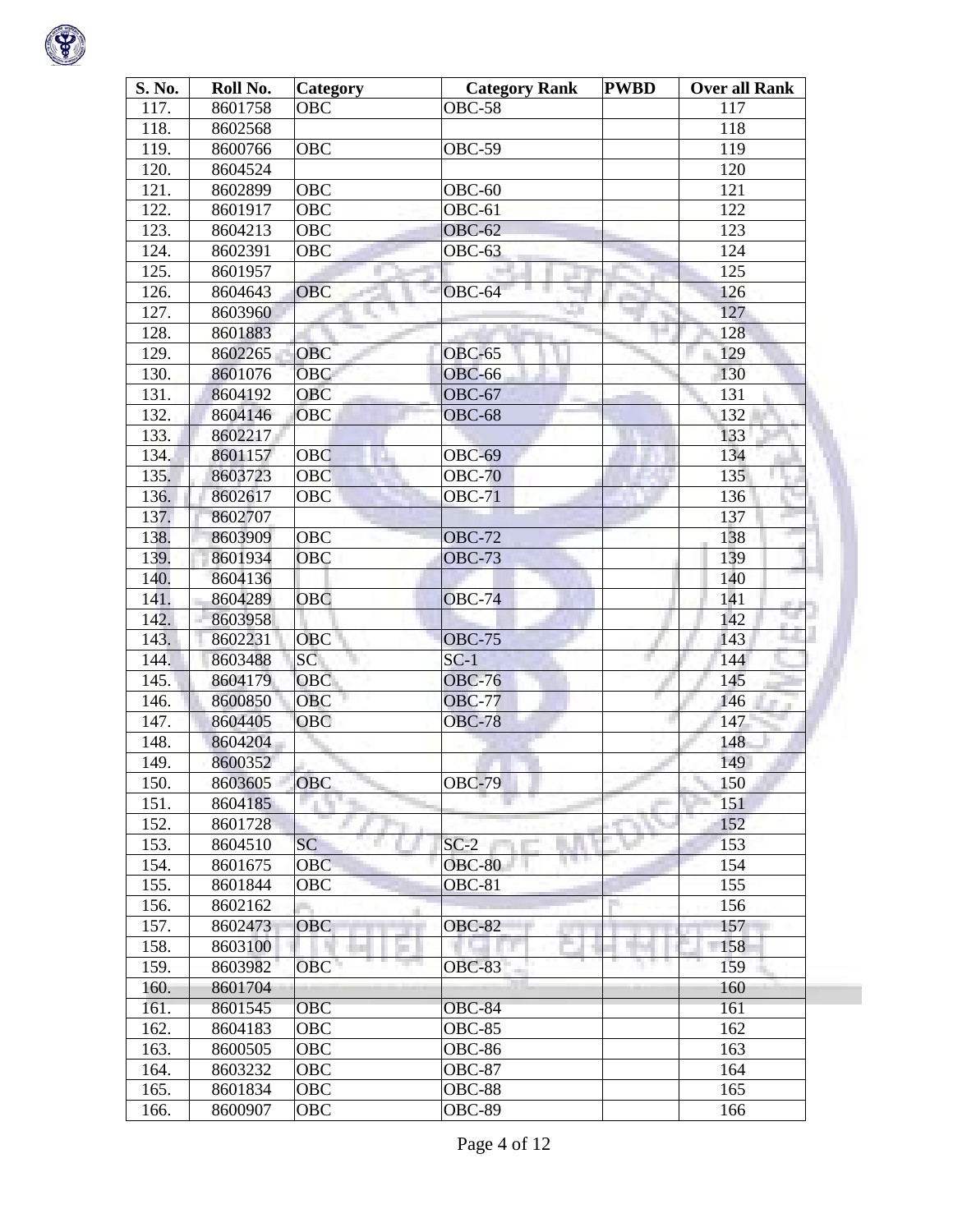

| S. No. | Roll No. | Category   | <b>Category Rank</b> | <b>PWBD</b> | <b>Over all Rank</b> |
|--------|----------|------------|----------------------|-------------|----------------------|
| 167.   | 8603499  |            |                      |             | 167                  |
| 168.   | 8601289  | OBC        | OBC-90               |             | 168                  |
| 169.   | 8603452  |            |                      |             | 169                  |
| 170.   | 8603873  | OBC        | OBC-91               |             | 170                  |
| 171.   | 8604601  |            |                      |             | 171                  |
| 172.   | 8604254  |            |                      |             | 172                  |
| 173.   | 8604305  | OBC        | <b>OBC-92</b>        |             | 173                  |
| 174.   | 8604627  | OBC        | OBC-93               |             | 174                  |
| 175.   | 8601455  | <b>SC</b>  | $SC-3$               |             | 175                  |
| 176.   | 8604310  | <b>OBC</b> | OBC-94               |             | 176                  |
| 177.   | 8602266  | OBC        | <b>OBC-95</b>        |             | 177                  |
| 178.   | 8600605  |            |                      |             | 178                  |
| 179.   | 8602076  |            |                      |             | 179                  |
| 180.   | 8601264  |            |                      |             | 180                  |
| 181.   | 8602894  |            |                      |             | 181                  |
| 182.   | 8601661  |            |                      |             | 182                  |
| 183.   | 8600742  |            |                      |             | 183                  |
| 184.   | 8601515  |            |                      | <b>PWBD</b> | 184                  |
| 185.   | 8600351  |            |                      |             | 185                  |
| 186.   | 8602179  |            |                      |             | 186                  |
| 187.   | 8603088  | OBC        | <b>OBC-96</b>        |             | 187                  |
| 188.   | 8603818  |            |                      |             | 188                  |
| 189.   | 8601660  | <b>OBC</b> | OBC-97               |             | 189                  |
| 190.   | 8602966  |            |                      |             | 190                  |
| 191.   | 8601172  | <b>OBC</b> | <b>OBC-98</b>        |             | 191                  |
| 192.   | 8602634  | <b>OBC</b> | <b>OBC-99</b>        |             | u.<br>192            |
| 193.   | 8603465  | <b>OBC</b> | <b>OBC-100</b>       |             | 193                  |
| 194.   | 8603269  |            |                      |             | 194                  |
| 195.   | 8604461  |            |                      |             | 195                  |
| 196.   | 8602172  | <b>OBC</b> | <b>OBC-101</b>       |             | 196                  |
| 197.   | 8600577  | <b>OBC</b> | <b>OBC-102</b>       |             | 197                  |
| 198.   | 8604080  | <b>OBC</b> | <b>OBC-103</b>       |             | 198                  |
| 199.   | 8602043  |            |                      |             | 199                  |
| 200.   | 8601296  | <b>OBC</b> | <b>OBC-104</b>       |             | 200                  |
| 201.   | 8601214  | OBC        | <b>OBC-105</b>       |             | 201                  |
| 202.   | 8604583  |            |                      |             | 202                  |
| 203.   | 8603787  |            |                      |             | 203                  |
| 204.   | 8602291  |            |                      |             | 204                  |
| 205.   | 8603846  |            |                      |             | 205                  |
| 206.   | 8603557  | <b>OBC</b> | <b>OBC-106</b>       |             | 206                  |
| 207.   | 8602105  | <b>OBC</b> | <b>OBC-107</b>       |             | 207                  |
| 208.   | 8603250  |            |                      |             | 208                  |
| 209.   | 8600798  | OBC        | <b>OBC-108</b>       |             | 209                  |
| 210.   | 8600589  | <b>OBC</b> | <b>OBC-109</b>       |             | 210                  |
| 211.   | 8603165  |            |                      |             | 211                  |
| 212.   | 8604253  |            |                      |             | 212                  |
| 213.   | 8603383  | OBC        | <b>OBC-110</b>       |             | 213                  |
| 214.   | 8602244  |            |                      |             | 214                  |
| 215.   | 8601004  | OBC        | <b>OBC-111</b>       |             | 215                  |
| 216.   | 8600342  | OBC        | <b>OBC-112</b>       |             | 216                  |
|        |          |            |                      |             |                      |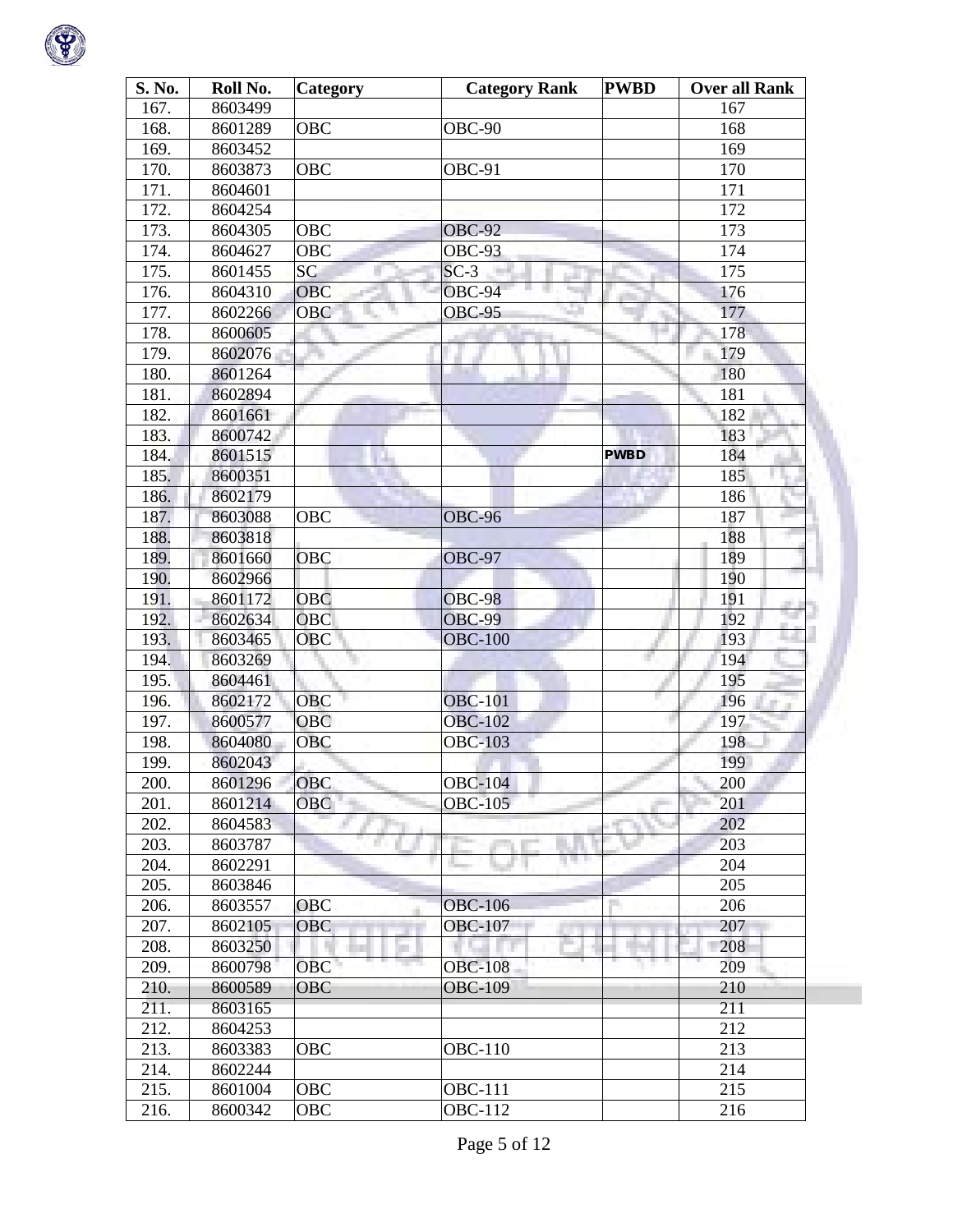

| S. No. | Roll No. | <b>Category</b> | <b>Category Rank</b> | <b>PWBD</b> | <b>Over all Rank</b> |
|--------|----------|-----------------|----------------------|-------------|----------------------|
| 217.   | 8601332  | <b>SC</b>       | $SC-4$               |             | 217                  |
| 218.   | 8602710  | <b>OBC</b>      | <b>OBC-113</b>       |             | 218                  |
| 219.   | 8603764  | <b>OBC</b>      | <b>OBC-114</b>       |             | 219                  |
| 220.   | 8600677  | <b>OBC</b>      | <b>OBC-115</b>       |             | 220                  |
| 221.   | 8602434  | OBC             | <b>OBC-116</b>       |             | 221                  |
| 222.   | 8601506  |                 |                      |             | 222                  |
| 223.   | 8600889  | <b>OBC</b>      | <b>OBC-117</b>       |             | 223                  |
| 224.   | 8602378  | <b>SC</b>       | $SC-5$               |             | 224                  |
| 225.   | 8600631  | <b>OBC</b>      | <b>OBC-118</b>       |             | 225                  |
| 226.   | 8603033  |                 |                      |             | 226                  |
| 227.   | 8600934  | <b>OBC</b>      | a.<br>OBC-119        |             | 227                  |
| 228.   | 8603180  | <b>OBC</b>      | <b>OBC-120</b>       |             | 228                  |
| 229.   | 8604359  | <b>OBC</b>      | <b>OBC-121</b>       |             | 229                  |
| 230.   | 8600514  |                 |                      |             | 230                  |
| 231.   | 8603414  |                 |                      |             | 231                  |
| 232.   | 8602386  | <b>OBC</b>      | <b>OBC-122</b>       |             | 232                  |
| 233.   | 8602753  | <b>OBC</b>      | <b>OBC-123</b>       |             | 233                  |
| 234.   | 8603289  | <b>OBC</b>      | <b>OBC-124</b>       |             | 234                  |
| 235.   | 8603510  | <b>OBC</b>      | <b>OBC-125</b>       |             | 235                  |
| 236.   | 8601176  |                 |                      |             | 236                  |
| 237.   | 8603880  |                 |                      |             | 237                  |
| 238.   | 8603172  | <b>OBC</b>      | <b>OBC-126</b>       |             | 238                  |
| 239.   | 8601780  |                 |                      |             | 239                  |
| 240.   | 8602415  | <b>OBC</b>      | <b>OBC-127</b>       |             | 240                  |
| 241.   | 8602503  |                 |                      |             | 241                  |
| 242.   | 8604109  | <b>OBC</b>      | <b>OBC-128</b>       |             | m.<br>n e<br>242     |
| 243.   | 8603443  | <b>OBC</b>      | <b>OBC-129</b>       |             | 243                  |
| 244.   | 8604304  |                 |                      |             | 244                  |
| 245.   | 8602590  | <b>OBC</b>      | <b>OBC-130</b>       |             | 245                  |
| 246.   | 8602313  |                 |                      |             | 246                  |
| 247.   | 8603882  | <b>OBC</b>      | <b>OBC-131</b>       |             | 247                  |
| 248.   | 8601685  |                 |                      |             | 248                  |
| 249.   | 8601109  |                 |                      |             | 249                  |
| 250.   | 8601566  |                 |                      |             | 250                  |
| 251.   | 8603469  | OBC             | <b>OBC-132</b>       |             | 251                  |
| 252.   | 8604636  | <b>OBC</b>      | <b>OBC-133</b>       |             | 252                  |
| 253.   | 8603739  |                 |                      |             | 253                  |
| 254.   | 8602363  |                 |                      |             | 254                  |
| 255.   | 8604125  |                 |                      |             | 255                  |
| 256.   | 8604249  |                 |                      |             | 256                  |
| 257.   | 8603677  | <b>OBC</b>      | <b>OBC-134</b>       |             | 257                  |
| 258.   | 8600789  | <b>OBC</b>      | <b>OBC-135</b>       |             | 258                  |
| 259.   | 8603718  |                 |                      |             | 259                  |
| 260.   | 8600873  |                 |                      |             | 260                  |
| 261.   | 8603074  | <b>OBC</b>      | OBC-13 $6$           |             | 261                  |
| 262.   | 8602651  | <b>OBC</b>      | <b>OBC-137</b>       |             | 262                  |
| 263.   | 8601949  |                 |                      |             | 263                  |
| 264.   |          | <b>OBC</b>      | <b>OBC-138</b>       |             | 264                  |
|        | 8604537  | <b>OBC</b>      |                      |             | 265                  |
| 265.   | 8601343  |                 | <b>OBC-139</b>       |             |                      |
| 266.   | 8603306  | OBC             | <b>OBC-140</b>       |             | 266                  |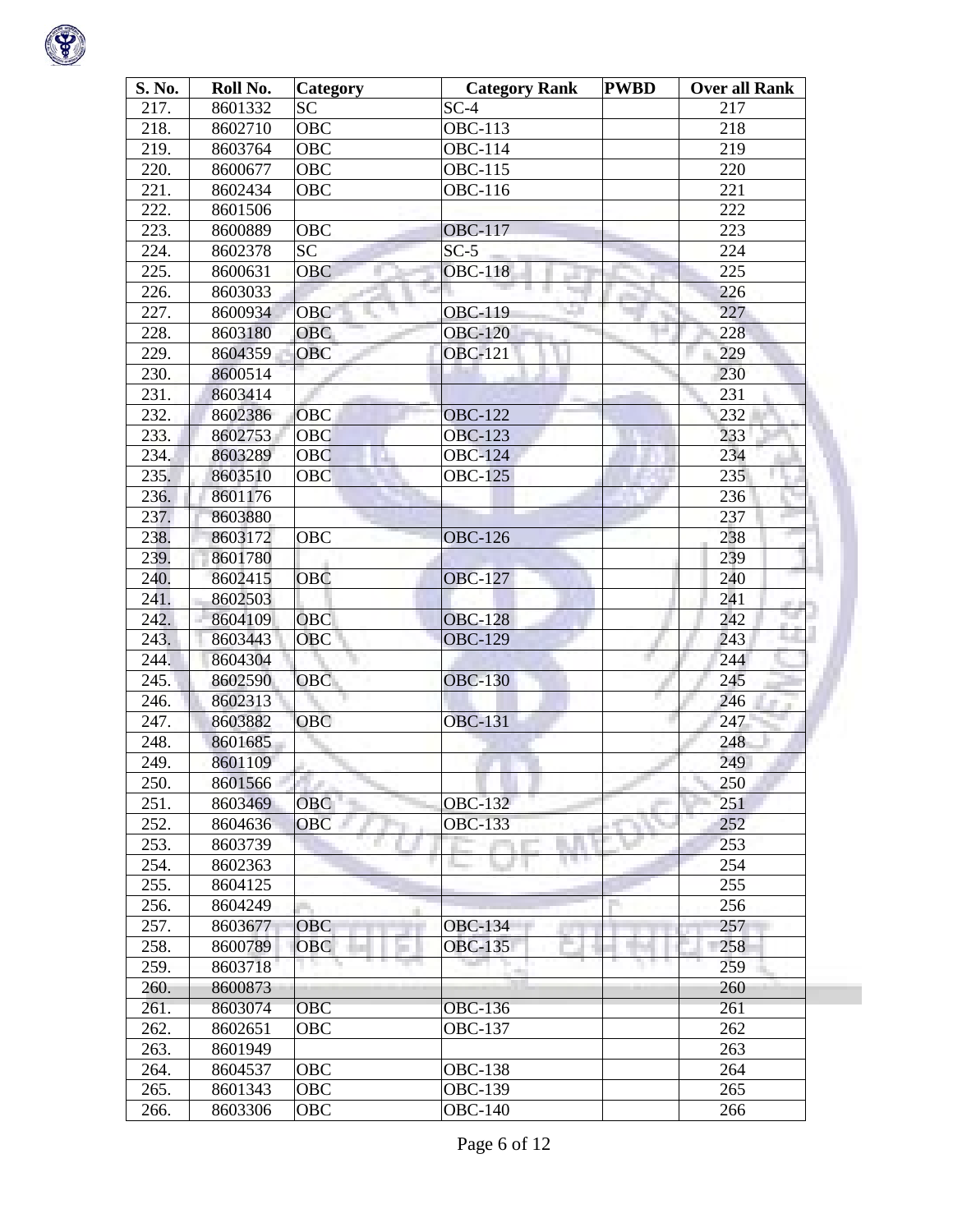

| S. No. | Roll No. | <b>Category</b> | <b>Category Rank</b> | <b>PWBD</b> | <b>Over all Rank</b> |
|--------|----------|-----------------|----------------------|-------------|----------------------|
| 267.   | 8603546  | <b>SC</b>       | $SC-6$               |             | 267                  |
| 268.   | 8604002  |                 |                      |             | 268                  |
| 269.   | 8603578  | OBC             | <b>OBC-141</b>       |             | 269                  |
| 270.   | 8600320  | OBC             | <b>OBC-142</b>       |             | 270                  |
| 271.   | 8601194  | OBC             | <b>OBC-143</b>       |             | 271                  |
| 272.   | 8602300  |                 |                      |             | 272                  |
| 273.   | 8601912  | OBC             | <b>OBC-144</b>       |             | 273                  |
| 274.   | 8600567  |                 |                      |             | 274                  |
| 275.   | 8604229  | <b>OBC</b>      | <b>OBC-145</b>       |             | 275                  |
| 276.   | 8604473  | <b>OBC</b>      | <b>OBC-146</b>       |             | 276                  |
| 277.   | 8601497  | <b>OBC</b>      | <b>OBC-147</b>       |             | 277                  |
| 278.   | 8602219  | <b>OBC</b>      | <b>OBC-148</b>       |             | 278                  |
| 279.   | 8601403  |                 |                      |             | 279                  |
| 280.   | 8603602  | <b>OBC</b>      | <b>OBC-149</b>       |             | 280                  |
| 281.   | 8602562  |                 |                      |             | 281                  |
| 282.   | 8600696  |                 |                      |             | 282                  |
| 283.   | 8604142  | <b>OBC</b>      | <b>OBC-150</b>       |             | 283                  |
| 284.   | 8604081  |                 |                      |             | 284                  |
| 285.   | 8603076  | <b>OBC</b>      | <b>OBC-151</b>       |             | 285                  |
| 286.   | 8602299  |                 |                      |             | 286                  |
| 287.   | 8603355  | <b>OBC</b>      | <b>OBC-152</b>       |             | 287                  |
| 288.   | 8602060  | <b>OBC</b>      | <b>OBC-153</b>       |             | 288                  |
| 289.   | 8601761  |                 |                      |             | 289                  |
| 290.   | 8604043  |                 |                      |             | 290                  |
| 291.   | 8602948  | <b>OBC</b>      | <b>OBC-154</b>       |             | 291                  |
| 292.   | 8600923  | <b>OBC</b>      | <b>OBC-155</b>       |             | 292                  |
| 293.   | 8600311  |                 |                      |             | 293                  |
| 294.   | 8603079  | <b>OBC</b>      | <b>OBC-156</b>       |             | 294                  |
| 295.   | 8602460  | OBC             | <b>OBC-157</b>       |             | 295                  |
| 296.   | 8600518  | <b>OBC</b>      | <b>OBC-158</b>       |             | 296                  |
| 297.   | 8600394  | <b>OBC</b>      | <b>OBC-159</b>       |             | 297                  |
| 298.   | 8603337  |                 |                      |             | 298                  |
| 299.   | 8600992  |                 |                      |             | 299                  |
| 300.   | 8602640  | <b>OBC</b>      | <b>OBC-160</b>       |             | 300                  |
| 301.   | 8604455  |                 |                      |             | 301                  |
| 302.   | 8600896  |                 |                      |             | 302                  |
| 303.   | 8603203  | <b>OBC</b>      | <b>OBC-161</b>       |             | 303                  |
| 304.   | 8601760  | <b>OBC</b>      | <b>OBC-162</b>       |             | 304                  |
| 305.   | 8600928  | <b>OBC</b>      | <b>OBC-163</b>       |             | 305                  |
| 306.   | 8601159  |                 |                      |             | 306                  |
| 307.   | 8603651  |                 |                      |             | 307                  |
| 308.   | 8603326  | <b>OBC</b>      | <b>OBC-164</b>       |             | 308                  |
| 309.   | 8603628  |                 |                      |             | 309                  |
| 310.   | 8602941  | <b>SC</b>       | $SC-7$               |             | 310                  |
| 311.   | 8604434  | <b>OBC</b>      | <b>OBC-165</b>       |             | 311                  |
| 312.   | 8604196  |                 |                      |             | 312                  |
| 313.   | 8602241  |                 |                      |             | 313                  |
| 314.   | 8603316  | OBC             | <b>OBC-166</b>       |             | 314                  |
| 315.   | 8601365  |                 |                      |             | 315                  |
| 316.   | 8603515  | <b>OBC</b>      | <b>OBC-167</b>       |             | $\overline{3}16$     |
|        |          |                 |                      |             |                      |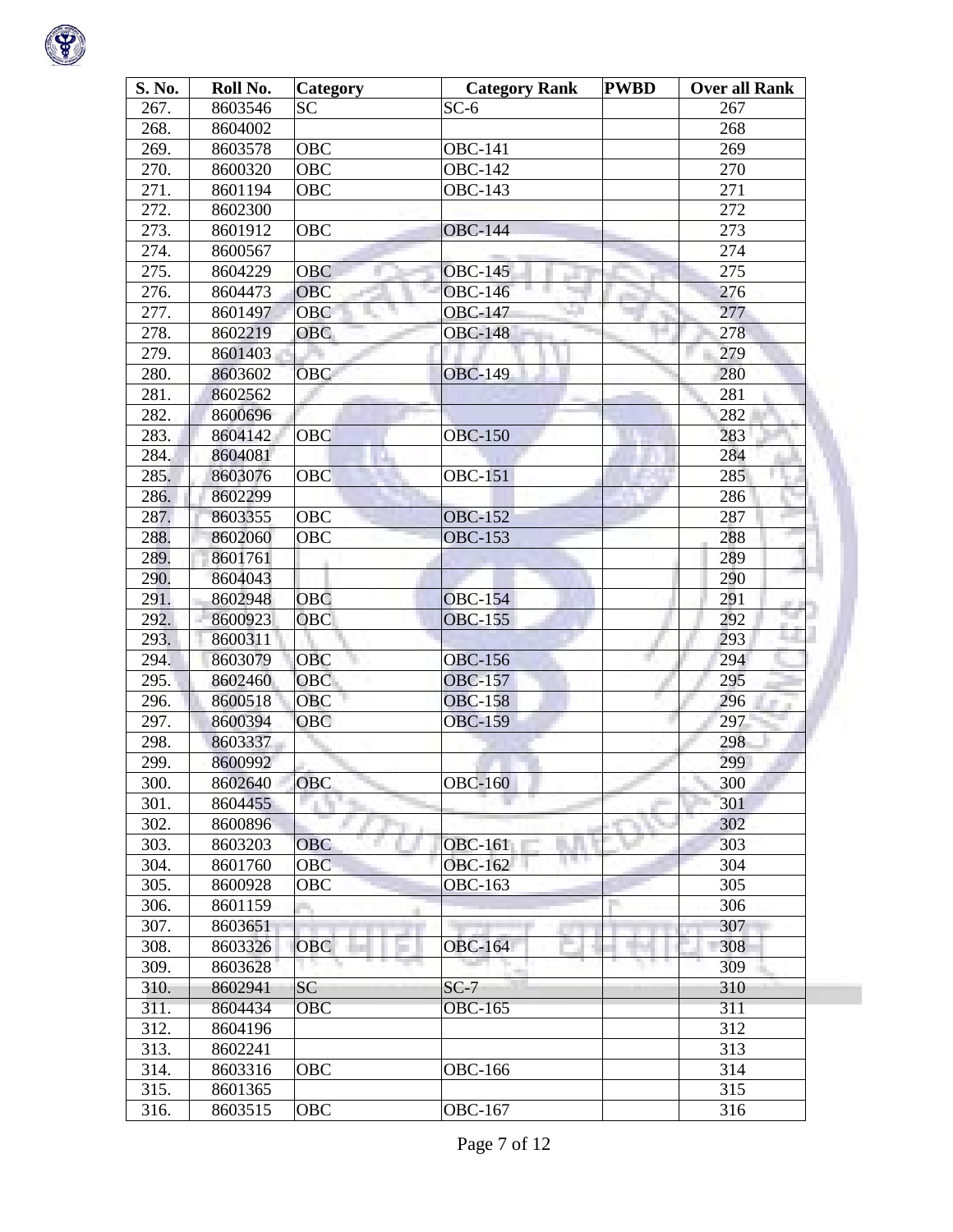

| S. No. | Roll No. | <b>Category</b> | <b>Category Rank</b> | <b>PWBD</b> | <b>Over all Rank</b> |
|--------|----------|-----------------|----------------------|-------------|----------------------|
| 317.   | 8602690  | <b>OBC</b>      | <b>OBC-168</b>       |             | 317                  |
| 318.   | 8604234  | OBC             | <b>OBC-169</b>       |             | 318                  |
| 319.   | 8600880  | <b>OBC</b>      | <b>OBC-170</b>       |             | 319                  |
| 320.   | 8601280  |                 |                      |             | 320                  |
| 321.   | 8602934  | <b>OBC</b>      | <b>OBC-171</b>       |             | 321                  |
| 322.   | 8602046  |                 |                      |             | 322                  |
| 323.   | 8602305  |                 |                      |             | 323                  |
| 324.   | 8600898  | OBC             | <b>OBC-172</b>       |             | 324                  |
| 325.   | 8604566  | <b>OBC</b>      | <b>OBC-173</b>       |             | 325                  |
| 326.   | 8603483  | <b>OBC</b>      | OBC-174<br>- 11      |             | 326                  |
| 327.   | 8604154  | <b>OBC</b>      | a.<br><b>OBC-175</b> |             | 327                  |
| 328.   | 8601148  | OBC             | OBC-176              |             | 328                  |
| 329.   | 8603936  | <b>OBC</b>      | <b>OBC-177</b>       |             | 329                  |
| 330.   | 8600432  |                 |                      |             | 330                  |
| 331.   | 8602919  |                 |                      |             | 331                  |
| 332.   | 8603279  | <b>OBC</b>      | <b>OBC-178</b>       |             | 332                  |
| 333.   | 8601712  | <b>OBC</b>      | <b>OBC-179</b>       |             | 333                  |
| 334.   | 8601075  | <b>OBC</b>      | <b>OBC-180</b>       |             | 334                  |
| 335.   | 8600380  | <b>OBC</b>      | <b>OBC-181</b>       |             | 335                  |
| 336.   | 8600842  | <b>OBC</b>      | <b>OBC-182</b>       |             | 336                  |
| 337.   | 8602338  |                 |                      |             | 337                  |
| 338.   | 8601209  | <b>SC</b>       | $SC-8$               |             | 338                  |
| 339.   | 8604440  | <b>OBC</b>      | <b>OBC-183</b>       |             | 339                  |
| 340.   | 8603675  | <b>OBC</b>      | <b>OBC-184</b>       |             | 340                  |
| 341.   | 8601468  | <b>SC</b>       | $SC-9$               |             | 341                  |
| 342.   | 8600748  | <b>OBC</b>      | <b>OBC-185</b>       |             | 342                  |
| 343.   | 8602564  |                 |                      |             | 343                  |
| 344.   | 8603666  | <b>OBC</b>      | <b>OBC-186</b>       | ×.          | 344                  |
| 345.   | 8603111  | OBC             | <b>OBC-187</b>       |             | 345                  |
| 346.   | 8604003  | <b>SC</b>       | $SC-10$              |             | 346                  |
| 347.   | 8603504  | <b>OBC</b>      | <b>OBC-188</b>       |             | 347                  |
| 348.   | 8604297  | SC              | $SC-11$              |             | 348                  |
| 349.   | 8600403  |                 |                      |             | 349                  |
| 350.   | 8604252  |                 |                      |             | 350                  |
| 351.   | 8603125  | <b>OBC</b>      | <b>OBC-189</b>       |             | 351                  |
| 352.   | 8601927  |                 |                      |             | 352                  |
| 353.   | 8603874  | <b>OBC</b>      | <b>OBC-190</b>       |             | 353                  |
| 354.   | 8602375  | <b>OBC</b>      | <b>OBC-191</b>       |             | 354                  |
| 355.   | 8601577  | OBC             | <b>OBC-192</b>       |             | 355                  |
| 356.   | 8603947  | OBC             | <b>OBC-193</b>       |             | 356                  |
| 357.   | 8602996  |                 |                      |             | 357                  |
| 358.   | 8604171  |                 |                      |             | 358                  |
| 359.   | 8602247  | OBC             | <b>OBC-194</b>       |             | 359                  |
| 360.   | 8601930  | <b>OBC</b>      | <b>OBC-195</b>       |             | 360                  |
| 361.   | 8603990  |                 |                      |             | 361                  |
| 362.   | 8601796  |                 |                      |             | 362                  |
| 363.   | 8600579  | OBC             | <b>OBC-196</b>       |             | 363                  |
| 364.   | 8600570  |                 |                      |             | 364                  |
| 365.   | 8602817  | OBC             | <b>OBC-197</b>       |             | 365                  |
| 366.   | 8601415  |                 |                      |             | 366                  |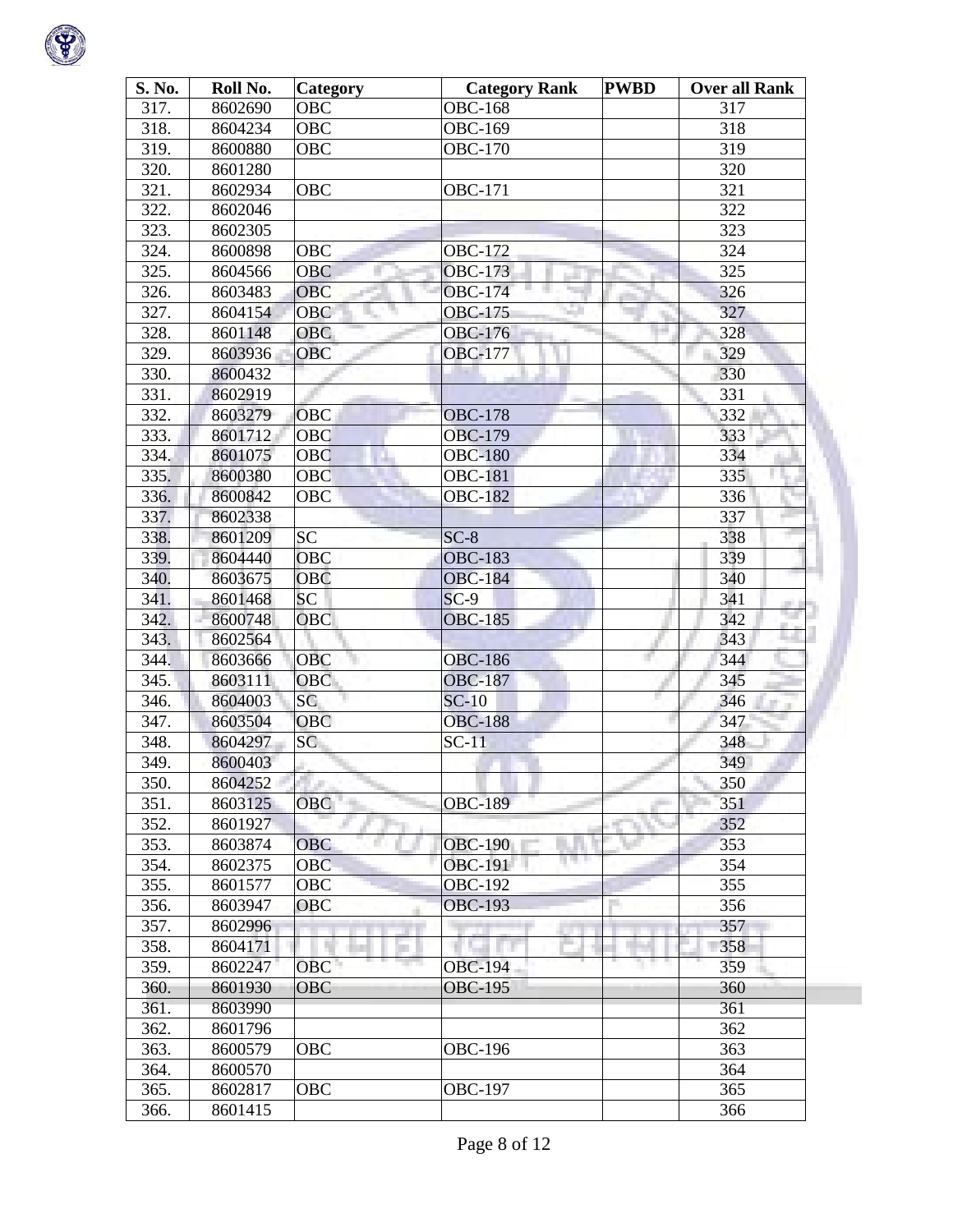

| S. No. | Roll No. | <b>Category</b>        | <b>Category Rank</b> | <b>PWBD</b> | <b>Over all Rank</b> |
|--------|----------|------------------------|----------------------|-------------|----------------------|
| 367.   | 8602685  | <b>OBC</b>             | <b>OBC-198</b>       |             | 367                  |
| 368.   | 8602740  | OBC                    | <b>OBC-199</b>       |             | 368                  |
| 369.   | 8600453  | OBC                    | $OBC-200$            |             | 369                  |
| 370.   | 8601317  | <b>SC</b>              | $SC-12$              |             | 374                  |
| 371.   | 8600979  | <b>SC</b>              | $SC-13$              |             | 380                  |
| 372.   | 8601488  | <b>SC</b>              | $SC-14$              |             | 384                  |
| 373.   | 8604086  | <b>SC</b>              | $SC-15$              |             | 414                  |
| 374.   | 8602049  | <b>SC</b>              | $SC-16$              |             | 450                  |
| 375.   | 8600676  | <b>SC</b>              | $SC-17$              |             | 458                  |
| 376.   | 8601501  | <b>SC</b>              | $SC-18$              |             | 459                  |
| 377.   | 8601260  | SC<br>Ą,               | $SC-19$<br>a m       |             | 463                  |
| 378.   | 8601781  | SC                     | $SC-20$              |             | 493                  |
| 379.   | 8601913  | SC                     | $SC-21$              |             | 494                  |
| 380.   | 8604628  | SC                     | $SC-22$              |             | 518                  |
| 381.   | 8602870  | <b>SC</b>              | $SC-23$              |             | 530                  |
| 382.   | 8604329  | <b>SC</b>              | $SC-24$              |             | 551                  |
| 383.   | 8604025  | SC                     | $SC-25$              |             | 577                  |
| 384.   | 8601593  | <b>SC</b>              | $SC-26$              |             | 579                  |
| 385.   | 8600758  | SC                     | $SC-27$              |             | 583                  |
| 386.   | 8600531  | SC                     | $SC-28$              |             | 587                  |
| 387.   | 8603156  | $\overline{\text{ST}}$ | $ST-1$               |             | 600                  |
| 388.   | 8603175  | <b>SC</b>              | $SC-29$              |             | 602                  |
| 389.   | 8604580  | <b>SC</b>              | $SC-30$              |             | 608                  |
| 390.   | 8604631  | <b>ST</b>              | $ST-2$               |             | 613                  |
| 391.   | 8601238  | <b>SC</b>              | $SC-31$              |             | 619                  |
| 392.   | 8600381  | <b>SC</b>              | $SC-32$              |             | المنابذة<br>639      |
| 393.   | 8601979  | <b>SC</b>              | $SC-33$              |             | 641                  |
| 394.   | 8604533  | SC                     | $SC-34$              | H.          | 655                  |
| 395.   | 8603777  | <b>ST</b>              | $ST-3$               |             | 664                  |
| 396.   | 8602005  | <b>SC</b>              | $SC-35$              |             | 686                  |
| 397.   | 8603635  | <b>SC</b>              | $SC-36$              |             | 705                  |
| 398.   | 8601525  | <b>SC</b>              | $SC-37$              |             | 717                  |
| 399.   | 8603876  | <b>SC</b>              | $SC-38$              |             | 722                  |
| 400.   | 8601108  | <b>ST</b>              | $ST-4$               |             | 724                  |
| 401.   | 8601512  | ST                     | $ST-5$               |             | 726                  |
| 402.   | 8604256  | <b>SC</b>              | $SC-39$              |             | 728                  |
| 403.   | 8602263  | <b>SC</b>              | $SC-40$              |             | 738                  |
| 404.   | 8604009  | SC                     | $SC-41$              |             | 751                  |
| 405.   | 8603418  | <b>SC</b>              | $SC-42$              |             | 760                  |
| 406.   | 8604148  | <b>SC</b>              | $SC-43$              |             | 788                  |
| 407.   | 8600815  | SC                     | $SC-44$              |             | 798                  |
| 408.   | 8600970  | <b>SC</b>              | $SC-45$              |             | 817                  |
| 409.   | 8603261  | SC                     | $SC-46$              |             | 820                  |
| 410.   | 8603609  | SC                     | $SC-47$              |             | 822                  |
| 411.   | 8601041  | <b>ST</b>              | $ST-6$               |             | 824                  |
| 412.   | 8602943  | <b>SC</b>              | $SC-48$              |             | 833                  |
| 413.   | 8603290  | <b>ST</b>              | $ST-7$               |             | 842                  |
| 414.   | 8602848  | <b>SC</b>              | SC-49                |             | 843                  |
| 415.   | 8601812  | <b>SC</b>              | $SC-50$              |             | 850                  |
| 416.   | 8602819  | <b>SC</b>              | $SC-51$              |             | 870                  |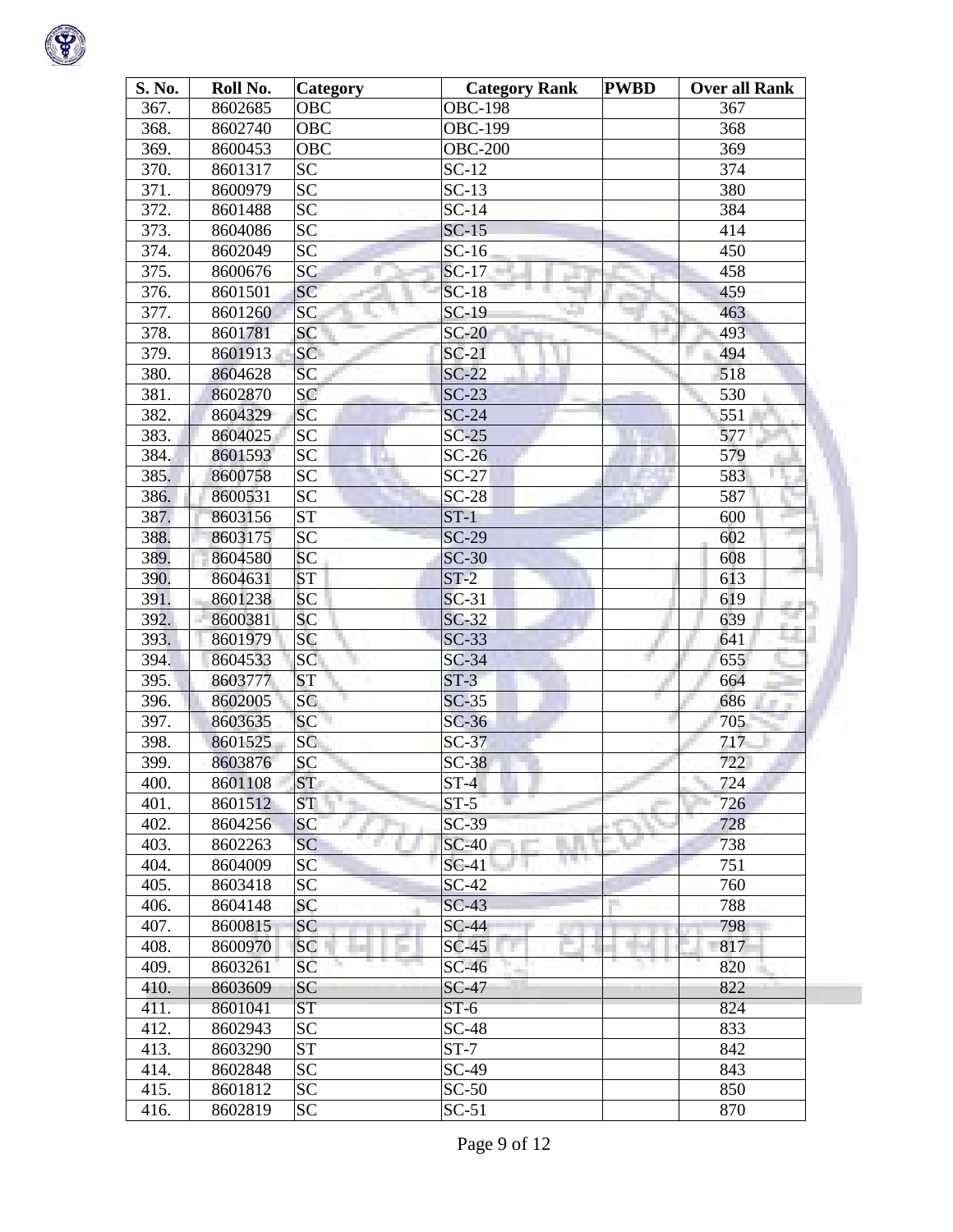

| S. No. | Roll No. | <b>Category</b> | <b>Category Rank</b> | <b>PWBD</b> | <b>Over all Rank</b> |
|--------|----------|-----------------|----------------------|-------------|----------------------|
| 417.   | 8602066  | <b>SC</b>       | $SC-52$              |             | 872                  |
| 418.   | 8600620  | <b>ST</b>       | $ST-8$               |             | 874                  |
| 419.   | 8604584  | $\overline{SC}$ | $SC-53$              |             | 875                  |
| 420.   | 8601125  | <b>SC</b>       | $SC-54$              |             | 898                  |
| 421.   | 8602178  | <b>SC</b>       | $SC-55$              |             | 899                  |
| 422.   | 8602357  | <b>SC</b>       | $SC-56$              |             | 912                  |
| 423.   | 8603576  | <b>SC</b>       | $SC-57$              |             | 913                  |
| 424.   | 8602715  | $\overline{SC}$ | $SC-58$              |             | 919                  |
| 425.   | 8603963  | <b>ST</b>       | $ST-9$               |             | 920                  |
| 426.   | 8600660  | <b>SC</b>       | $SC-59$              |             | 930                  |
| 427.   | 8602142  | <b>ST</b>       | ST-10<br>æ           |             | 933                  |
| 428.   | 8604309  | SC              | $SC-60$              |             | 946                  |
| 429.   | 8601725  | SC              | $SC-61$              |             | 956                  |
| 430.   | 8603032  | SC              | $SC-62$              |             | 962                  |
| 431.   | 8602342  | <b>SC</b>       | $SC-63$              |             | 965                  |
| 432.   | 8603481  | <b>SC</b>       | $SC-64$              |             | 980                  |
| 433.   | 8604543  | SC              | $SC-65$              |             | 989                  |
| 434.   | 8604243  | <b>SC</b>       | $SC-66$              |             | 992                  |
| 435.   | 8604464  | $\overline{SC}$ | $SC-67$              |             | 1004                 |
| 436.   | 8604633  | <b>SC</b>       | $SC-68$              |             | 1016                 |
| 437.   | 8602872  | <b>SC</b>       | $SC-69$              |             | 1028                 |
| 438.   | 8603969  | <b>SC</b>       | $SC-70$              |             | 1050                 |
| 439.   | 8603992  | <b>SC</b>       | $SC-71$              |             | 1059                 |
| 440.   | 8601741  | <b>SC</b>       | $SC-72$              |             | 1063                 |
| 441.   | 8603275  | <b>SC</b>       | $SC-73$              |             | 1065                 |
| 442.   | 8600415  | <b>SC</b>       | $SC-74$              |             | 1072                 |
| 443.   | 8604163  | <b>SC</b>       | $SC-75$              |             | 1084                 |
| 444.   | 8602295  | SC              | $SC-76$              |             | 1104                 |
| 445.   | 8604319  | <b>SC</b>       | <b>SC-77</b>         |             | 1112                 |
| 446.   | 8604451  | SC              | $SC-78$              |             | 1113                 |
| 447.   | 8603417  | <b>SC</b>       | $SC-79$              |             | 1121                 |
| 448.   | 8601422  | <b>ST</b>       | $ST-11$              |             | 1122                 |
| 449.   | 8604401  | <b>SC</b>       | $SC-80$              |             | 1127                 |
| 450.   | 8604303  | <b>SC</b>       | $SC-81$              |             | 1128                 |
| 451.   | 8601340  | <b>SC</b>       | $SC-82$              |             | 1132                 |
| 452.   | 8604032  | <b>SC</b>       | $SC-83$              |             | 1136                 |
| 453.   | 8603660  |                 |                      | <b>PWBD</b> | 1145                 |
| 454.   | 8602385  | SC              | $SC-84$              |             | 1148                 |
| 455.   | 8603673  | <b>SC</b>       | $SC-85$              |             | 1162                 |
| 456.   | 8602840  | SC              | $SC-86$              |             | 1164                 |
| 457.   | 8603349  | <b>SC</b>       | $SC-87$              |             | 1167                 |
| 458.   | 8602118  | <b>ST</b>       | $ST-12$              |             | 1171                 |
| 459.   | 8601755  | SC              | <b>SC-88</b><br>ak i |             | 1172                 |
| 460.   | 8601662  | <b>SC</b>       | <b>SC-89</b>         |             | 1194                 |
| 461.   | 8601139  | SC              | <b>SC-90</b>         |             | 1201                 |
| 462.   | 8602620  | <b>SC</b>       | $SC-91$              |             | 1202                 |
| 463.   | 8601020  | <b>SC</b>       | $SC-92$              |             | 1206                 |
| 464.   | 8600846  | <b>SC</b>       | $SC-93$              |             | 1212                 |
| 465.   | 8602895  | <b>SC</b>       | SC-94                |             | 1214                 |
| 466.   | 8603311  | <b>SC</b>       | $SC-95$              |             | 1218                 |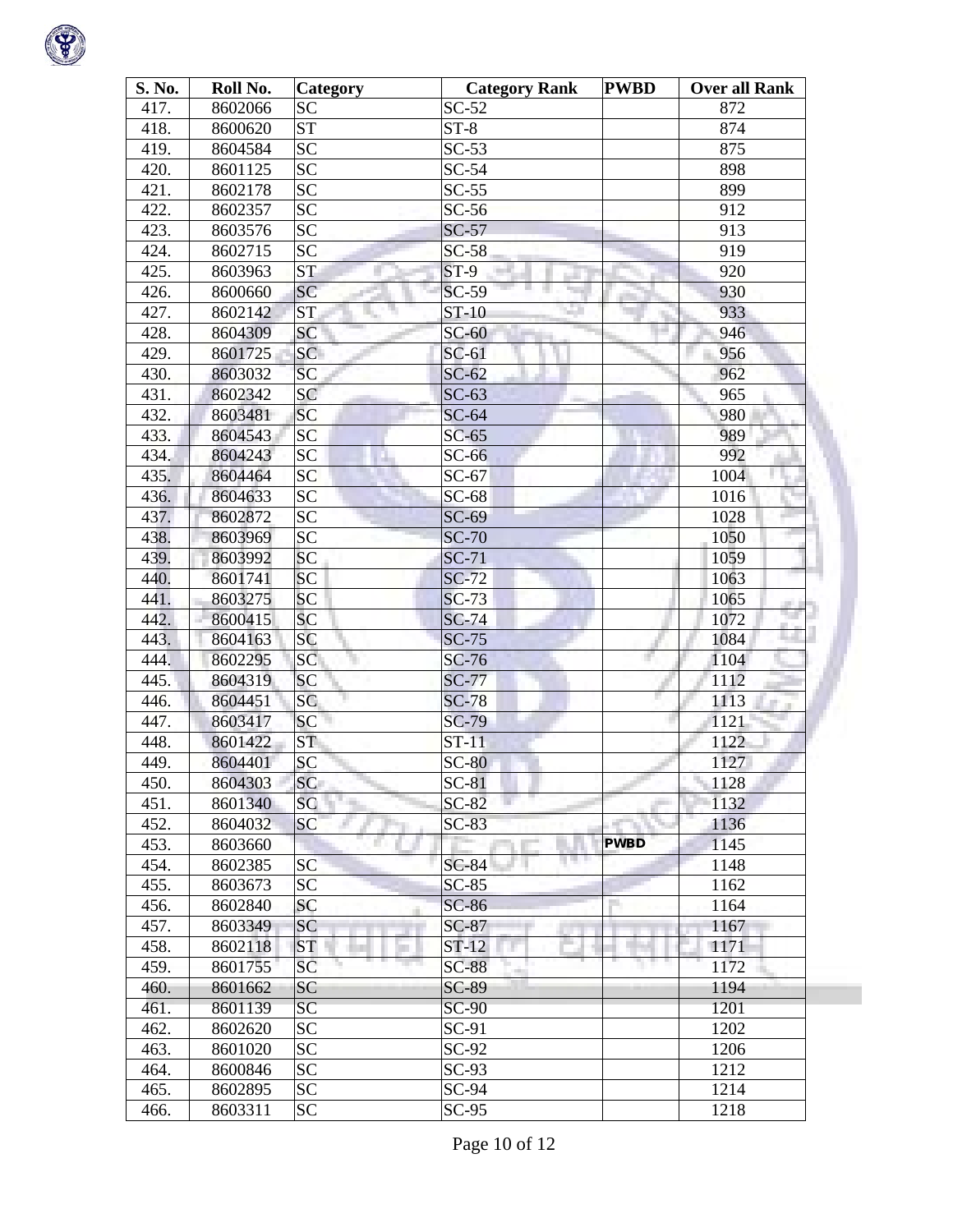

| S. No. | Roll No. | Category        | <b>Category Rank</b> | <b>PWBD</b> | <b>Over all Rank</b> |
|--------|----------|-----------------|----------------------|-------------|----------------------|
| 467.   | 8602490  | <b>SC</b>       | $SC-96$              |             | 1227                 |
| 468.   | 8601432  | <b>SC</b>       | $SC-97$              |             | 1228                 |
| 469.   | 8600636  | <b>SC</b>       | <b>SC-98</b>         |             | 1236                 |
| 470.   | 8602761  | $\overline{SC}$ | SC-99                |             | 1258                 |
| 471.   | 8604498  | SC              | <b>SC-100</b>        |             | 1265                 |
| 472.   | 8601534  | <b>SC</b>       | SC-101               |             | 1273                 |
| 473.   | 8601514  | <b>SC</b>       | SC-102               |             | 1279                 |
| 474.   | 8601612  | <b>SC</b>       | SC-103               |             | 1292                 |
| 475.   | 8600319  | SC              | SC-104               |             | 1293                 |
| 476.   | 8604008  | SC              | SC-105               |             | 1295                 |
| 477.   | 8603365  | <b>SC</b>       | SC-106               |             | 1297                 |
| 478.   | 8601345  |                 |                      | <b>PWBD</b> | 1308                 |
| 479.   | 8604105  | <b>ST</b>       | $ST-13$              |             | 1309                 |
| 480.   | 8602011  | SC              | <b>SC-107</b>        |             | 1321                 |
| 481.   | 8601342  | SC              | <b>SC-108</b>        |             | 1327                 |
| 482.   | 8603162  | <b>SC</b>       | SC-109               |             | 1342                 |
| 483.   | 8603681  | <b>OBC</b>      | <b>OBC-710</b>       | <b>PWBD</b> | 1357                 |
| 484.   | 8603962  | <b>SC</b>       | <b>SC-110</b>        |             | 1358                 |
| 485.   | 8600752  | <b>ST</b>       | $ST-14$              |             | 1359                 |
| 486.   | 8603625  | <b>SC</b>       | SC-111               |             | 1362                 |
| 487.   | 8601621  | <b>SC</b>       | SC-112               |             | 1367                 |
| 488.   | 8602600  | <b>ST</b>       | $ST-15$              |             | 1415                 |
| 489.   | 8601368  | <b>ST</b>       | $ST-16$              |             | 1455                 |
| 490.   | 8602513  | <b>ST</b>       | $ST-17$              |             | 1461                 |
| 491.   | 8600824  | <b>ST</b>       | $ST-18$              |             | 1471                 |
| 492.   | 8602625  | <b>OBC</b>      | <b>OBC-779</b>       | <b>PWBD</b> | m.<br>است<br>1497    |
| 493.   | 8600698  | <b>ST</b>       | <b>ST-19</b>         |             | 1526                 |
| 494.   | 8604301  | <b>ST</b>       | <b>ST-20</b>         |             | 1542                 |
| 495.   | 8602843  | <b>ST</b>       | $ST-21$              |             | 1571                 |
| 496.   | 8600401  | ST <sub>1</sub> | $ST-22$              |             | 1626                 |
| 497.   | 8600803  | <b>OBC</b>      | <b>OBC-841</b>       | <b>PWBD</b> | 1639                 |
| 498.   | 8602166  | <b>ST</b>       | $ST-23$              |             | 1652                 |
| 499.   | 8602695  |                 |                      | <b>PWBD</b> | 1653                 |
| 500.   | 8604277  |                 |                      | <b>PWBD</b> | 1659                 |
| 501.   | 8603864  | <b>ST</b>       | $ST-24$              |             | 1666                 |
| 502.   | 8600487  | <b>ST</b>       | $ST-25$              |             | 1713                 |
| 503.   | 8601717  | <b>ST</b>       | $ST-26$              |             | 1750                 |
| 504.   | 8604443  | <b>ST</b>       | $ST-27$              |             | 1781                 |
| 505.   | 8601699  | <b>OBC</b>      | <b>OBC-955</b>       | <b>PWBD</b> | 1883                 |
| 506.   | 8603929  | <b>ST</b>       | <b>ST-28</b>         |             | 1964                 |
| 507.   | 8602408  | <b>ST</b>       | $ST-29$              |             | 1984                 |
| 508.   | 8601787  | <b>ST</b>       | ST-30                |             | 1998                 |
| 509.   | 8604395  | <b>ST</b>       | ST-31                |             | 2014                 |
| 510.   | 8600848  | <b>ST</b>       | d.<br>$ST-32$        |             | 2019                 |
| 511.   |          | <b>ST</b>       | $ST-33$              |             | 2025                 |
|        | 8602301  | <b>ST</b>       |                      |             |                      |
| 512.   | 8601828  |                 | $ST-34$              | <b>PWBD</b> | 2028                 |
| 513.   | 8603222  | <b>OBC</b>      | OBC-1037             |             | 2082                 |
| 514.   | 8601426  | <b>ST</b>       | ST-35                |             | 2094                 |
| 515.   | 8604432  | <b>ST</b>       | $ST-36$              |             | 2104                 |
| 516.   | 8601782  | <b>OBC</b>      | OBC-1045             | <b>PWBD</b> | 2105                 |